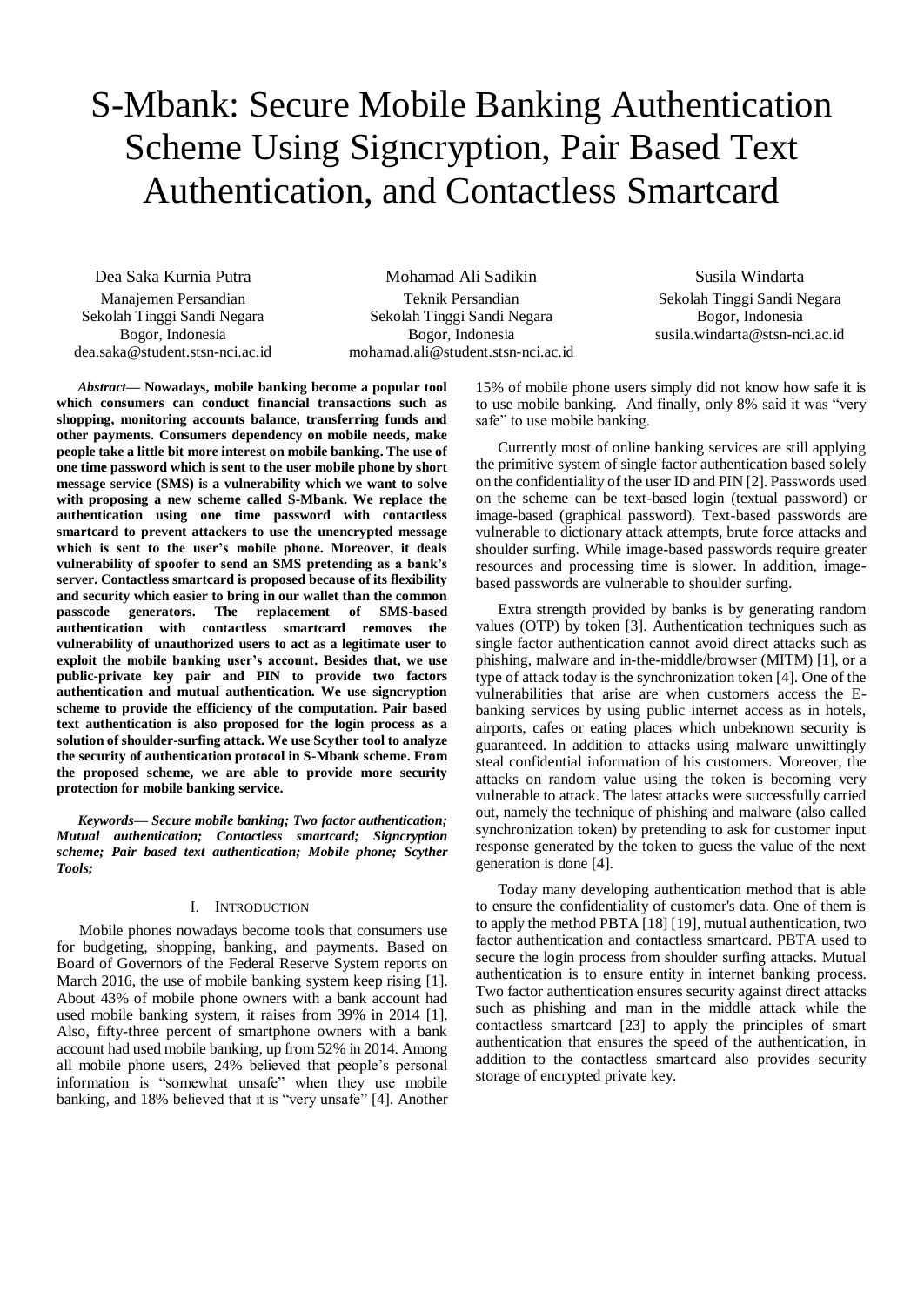Most of proposed solution has their own advantages and disadvantages. On the other side, all of the solution only authenticates the entities. So that, the needs of mutual authentication for both sides of the bank and the user, so the mobile banking transaction become more secure. We use signcryption scheme to make efficiency in computation than sign-then-encrypt scheme [26] [22]. Signcryption scheme combines sign and encrypt in one process.

## II. BACKGROUND AND RELATED WORKS

Many security risk can be found on computing device especially in mobile device has some different risk on it, below are the security risk can be found in mobile devices [25].

- 1. Smaller form factor which causes mobile device is more susceptible to theft or loss.
- 2. More tendency for user to use device in a more personal and confidential way.
- 3. Unbounded limitation of processing power and battery life which causes many security risks.

According to [25], mobile device has many complexes risk related to the rapid growth of technology, i.e. the use of malware to obtain information illegally which causes privacy violations, wireless carrier infrastructure vulnerabilities, payment infrastructure threats, vulnerabilities in SMS system, hardware and operation system vulnerabilities, complexity of supply chain and new entrants of mobile ecosystem.

Nowadays, malware becomes an awesome challenge to the world of mobile device. According to [16], the percentage of malware which is targeted to attack mobile device rises by 155% in the past year. Spyware and Trojan in SMS ecosystem has a very high growth that is 95%. From 400 identified cases in June 2011, the malware problems found increased to 13000 cases in December 2011 [2].

User's privacy is now a challenging issue for mobile device which lately more personalized and related to the user's identity than a personal computer. Legitimate applications sometimes utilized to pass user data to another applications or used in an unauthorized manner is now catching more attention. Practically problems can be easily found around us, for example given that a case related to European customer's privacy which is sent to United Stated based advertiser. From this case, we found that several applications were accused in breaking European laws of data protection by passing the customer's privacy to United States advertising firm named MobClix without obtaining explicit permission from the users [25].

From the side of internet, mobile devices have many risk related to the network of mobile communications. Wireless carrier is the primary interface of mobile device, especially the radio component called cell sites. The cell sites later communicate through dedicated circuits or microwave to the Mobile Switching Center also called MSC which contains voice and data processing equipment and systems. MSC contains gateway to the internet and another carrier networks. This part usually utilized to get customer's data.

From the risks above, we can conclude that SMS-based authentication has many risks for the second authentication. We assume that the first authentication factor which uses username and password is secure. Then, to subtitute the SMS-based authentication which is used by bank's mobile banking service we propose to use a smartcard to provide the second authentication method we propose to compete the security services. Based on the SANS Institute InfoSec Reading Room paper, the smartcard option is categorized to the forth category, as random number created by an electronic device other than the e-token.

Near Field Communication is used to implement the uses of smartcard in authenticating between user and server [9]. The NFC is using the standardized protocol defined in ECMA-240: 2013 which is compliant to ISO/IEC 18092 standard for Near Field Communication Interface and Protocol 1 (NFCIP-1). NFCIP-1 using inductive coupled devices operating at the centre of frequency of 13,56 Mhz for interconnection of computer peripherals for its communication modes. NFCIP-1 is specified for simple wireless communication between coupled devices with transfer rates of 106, 212, and 424 kbps.

Based on FFIEC IT Examination Handbook, there are some SMS-based authentication risks, such SMS typically transmitted unencrypted over the telecommunications networks and vulnerable to spoofing which allows an unauthorized user to send an SMS pretending to be from a different mobile number to mislead a customer into providing sensitive information to the unauthorized user. Fraudulent SMS messages may also mislead customers into revealing financial instritution account information or information used to access financial systems, even the smartcard also have the probability to be stolen or misplaced which may allow unauthorized access to the mobile wallet or user credentials [8].

## III. S-MBANK: OUR PROPOSED SCHEME

In this research, authentication scheme that we propose to develop mobile banking that ensure security of customer data. We use singcryption scheme to make efficientcy in computation [26] [22]. S-MBank uses three additional elements to construct the scheme, which are:

- 1) PIN
- 2) Public Key Encryption (PKE) key pairs
- 3) Smartcard

The key pair will be the second authentication's factor and also provides mutual authentication service [6]. Smartcard is the third factor of authentication's factor and the PIN will be the fourth authentication's factor. Software will be installed on smartphone and smartcard will easily facilitate user to perform authentication process. User will also use Pair Based Text Authentication to enter the password login. PBTA use to prevent shoulder surfing of password [18][19]. Fig 1. Illustrates the proposed scheme. We use the algorithm of Fisheryates Random Number Generator to randomized the pair based text box [9]. Contactless smartcard is also used in the second factor to provide the second factor of entity and data authentication to replace the one time password which is sent by SMS.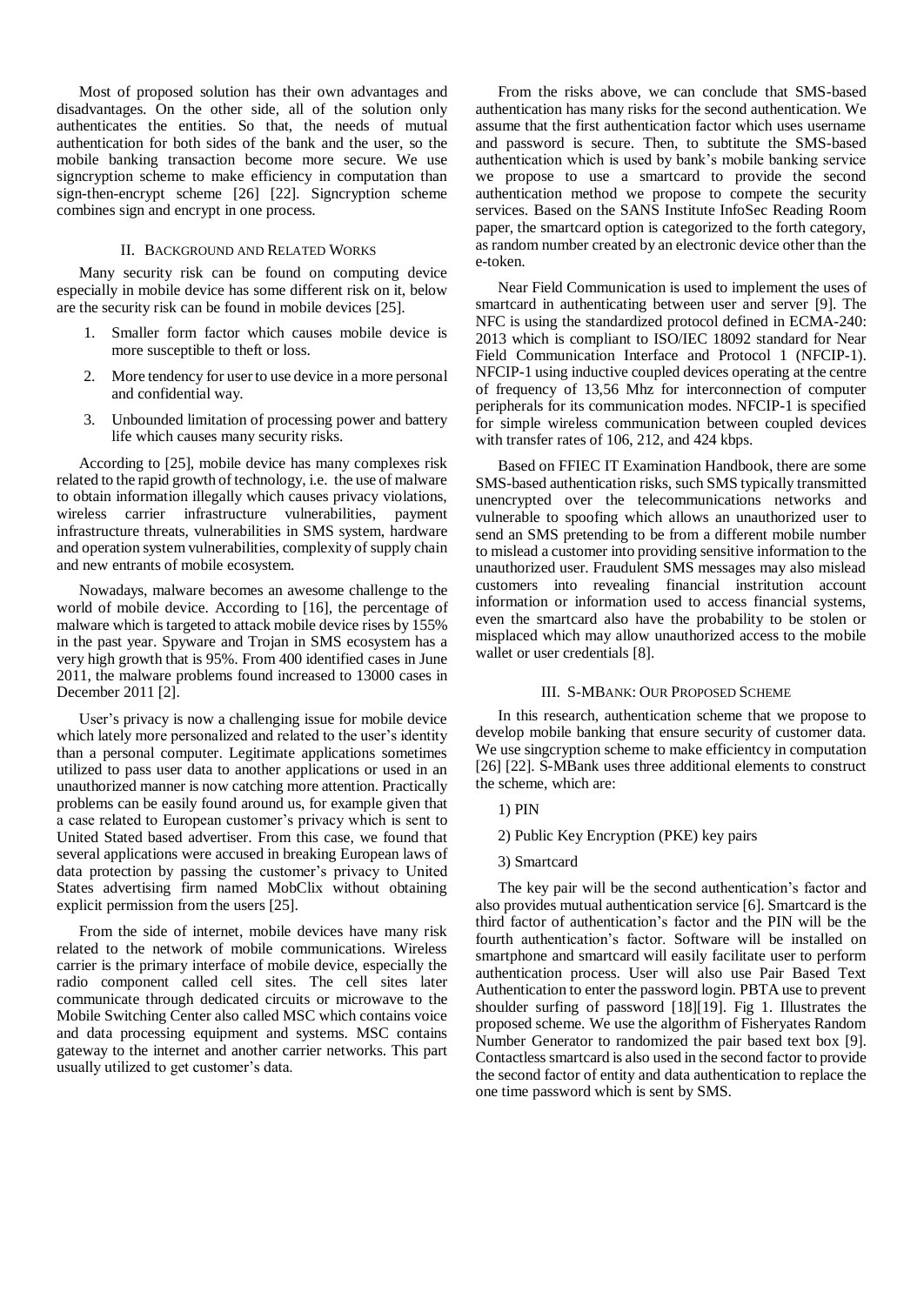

Fig. 1. The proposed Secure Mobile Banking Authentication Scheme



Fig. 2. Work flow for proposed authentication scheme

According to Fig. 1 and Fig. 2, Table I shows the notations and definitions used in S-MBank scheme.

| <b>Notation</b>    | Definition                 |  |  |
|--------------------|----------------------------|--|--|
| $\bm{U}$           | User                       |  |  |
| S                  | <b>Bank Server</b>         |  |  |
| P                  | User's phone number        |  |  |
| a                  | Username                   |  |  |
| h                  | Password (Pair Based Text) |  |  |
| $R_r$              | Response nonce             |  |  |
| $\boldsymbol{R}_c$ | Challenge nonce            |  |  |
| $K_{\nu}$          | Private key                |  |  |
| $K_p$              | Public key                 |  |  |
|                    | Function to generate nonce |  |  |

To explain the Figure 1, detailed protocol and its explanation is showed below:

1. User enters username normally and password using Pair Based Text Authentication to prevent shoulder

surfing, brute force, and dictionary attack. Server respond it with verifying the username and password by comparing it with database. If the username and password is entered correctly, it will proceed to the next step. Otherwise, it will redirects to the login page.

$$
U \rightarrow S : a, b
$$

2. Server generates nonce namely Challenge nonce. This Challenge nonce will be combined with user's handphone number to compute Response nonce and save it in a database.

$$
S: \mathbf{R}_r = f(\mathbf{R}_c \, || \, \mathbf{P})
$$

3. Server signcrypting the nonce by signed hash value of nonce with the bank's private key and a half part of user's public key. Then server encrypts the nonce with the other a half part of user's public key.

$$
U \leftarrow S : \textit{KP}_U(\textit{KV}_S(\textit{H}(\textit{R}_c)))
$$

- 4. The server send the signcrypted nonce and display it to user on the mobile banking application.
- 5. The user places the smart card nearby smartphone and convert back the code into signcrypted nonce.

$$
U: \textit{KP}_U\left(\textit{KV}_S\left(\textit{H}\left(\textit{R}_c\right)\right)\right)
$$

6. User unsigncrypts nonce with the private key of user and the public key of bank.

$$
U: KP_S (KV_U (KP_U (KV_S (R_c))))
$$
  

$$
U: KP_S (KV_S (R_c))
$$
  

$$
U: R_c
$$

7. User computes the combination of nonce, and user's handphone number itself using the mobile banking application to get the Response nonce.

$$
U: R_r = f (R_c || P)
$$

8. The user sends the "response" into the bank's server.

 $U \rightarrow S : R_r$ 

9. Server verifies Response nonce from the user, if it is identical, then the user can perform the further banking transaction. Otherwise, the authentication process terminated.

## IV. ANALYSIS RESULTS USING SCYTHER TOOL

Scyther is a tool which was released in 2006 by Casimier Joseph Franciscus Cremers from his thesis titled "Scyther – Semantics and Verification of Security Protocols". Scyther tool is formal automated protocol analysis tool in cryptography protocols using perfect cryptography assumption which assumes every of cryptographic function is perfect. Scyther allows user to compile multiple protocols in a run, which is the advantage of scyther tool than the other protocol analyzers. Adversaries cannot understand anything from encrypted messages except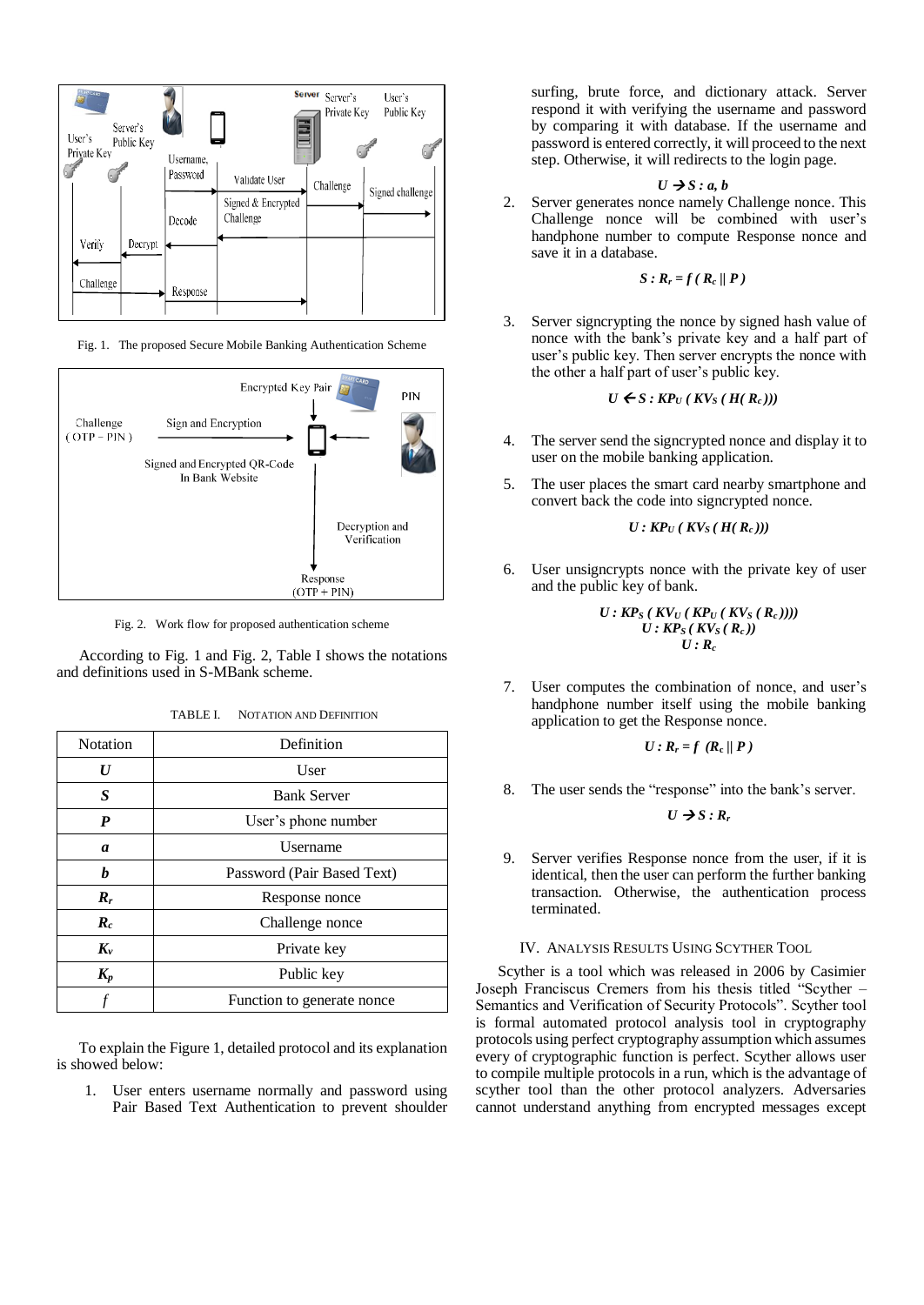they know the decryption keys. This tool can be used to find the problems from how the protocol is constructed. This problem generally having a characteristic of undecidable, but practically many protocols can be proven whether it is correct or any attacks can be found. To show the vulnerabilities appear in the protocol, we provide the analysis results from the Scyther tool.

| TABLE II. | COMPARISON OF AVAILABILITY AND FALSIFICATION |
|-----------|----------------------------------------------|
|           | PROVIDED BY AUTOMATIC VERIFICATION TOOLS     |

| <b>Verification tool</b> | <b>Public</b><br>availability | <b>Falsification</b> |  |
|--------------------------|-------------------------------|----------------------|--|
| NRL                      | Not available                 | No                   |  |
| Athena                   | Not available                 | Yes                  |  |
| LySatool                 | Available                     | No                   |  |
| Constraint solver        | Available                     | Yes                  |  |
| <b>OFMC</b>              | Available                     | Yes                  |  |
| Scyther                  | Available                     | Yes                  |  |

| TABLE III. | <b>COMPARISON OF VERIFICATION METHOD AND</b>                |
|------------|-------------------------------------------------------------|
|            | <b>TERMINATION PROVIDED BY AUTOMATIC VERIFICATION TOOLS</b> |

| <b>Verification</b><br>tool | <b>Verification method</b><br>provided | <b>Termination</b> |
|-----------------------------|----------------------------------------|--------------------|
| NRL                         | Unbounded                              | Yes                |
| Athena                      | Bounded and Unbounded                  | Yes and No         |
| LySatool                    | Unbounded                              | Yes                |
| Constraint<br>solver        | <b>Bounded</b>                         | Yes                |
| <b>OFMC</b>                 | Bounded                                | Yes                |
| Scyther                     | Bounded and Unbounded                  | Yes                |

Table 2 and Table 3 shows that every automatic verification tool have their own characteristics. Most of verification tool is easy to get publicly, such LySatool, Constraint solver, OFMC, and Scyther. Because of the newness of Scyther, it is desirable to choose Scyther as the verification tool used to analysis a protocol. Scyther also have its own advantage which provides falsification on the protocol, bounded and unbounded verification method, and termination. The availability of falsification service means that the tool can find attacks which can be useful to understands or repairs a protocol. Falsification also shows the nature of the problem relies on the protocol. Scyther provides bounded verification method means that Scyther typically do a model-checking based approaches into the protocol. On the other sides, unbounded verification method means that Scyther provides a service that we can establish our own properties hold within the security of the protocol. Termination availability indicates whether the verification process of the automatic verification tool is guaranteed to terminate properly.

}

Table 4 show the source code in Scyther that contain of three roles.

TABLE IV. THE SOURCE CODE OF S-MBANK PROTOCOL

protocol SEMBank-Authentication(A,Server)  ${role A}$ fresh PW: Ticket; fresh P: Ticket; fresh Nr: Nonce; fresh Nr1: Nonce; var Nr3:Nonce; var Nr2:Nonce; fresh kpc:SessionKey: send\_1(A,Server,W,Z); recv\_2(Server,A,X,Nr3); send\_3(A,Server,AuthU); claim\_i1(A, Secret,PW); claim\_i2(A, Secret, Nr); claim\_i3(A, Secret, Nr1); claim\_i4(A, Secret, Nr2); claim\_i5(A, Secret, Nr3); claim\_i6(A,SKR,kpc); claim\_i7(A,Nisynch); claim\_i8(A,Niagree); } role Server { fresh P: Ticket; fresh Nr1: Nonce; fresh Nr3:Nonce; fresh Nr2:Nonce; var Nr: Nonce; var PW: Ticket; var kpc:SessionKey; recv\_1(A,Server,W,Z); send\_2(Server,A,X,Nr3); recv\_3(A,Server,AuthU); claim\_i1(Server, Secret,PW); claim\_i2(Server, Secret, Nr); claim\_i3(Server, Secret, Nr1); claim\_i4(Server, Secret, Nr2); claim\_i5(Server, Secret, Nr3); claim\_i6(Server,SKR,kpc); claim\_i7(Server,Nisynch); claim\_i8(Server,Niagree); }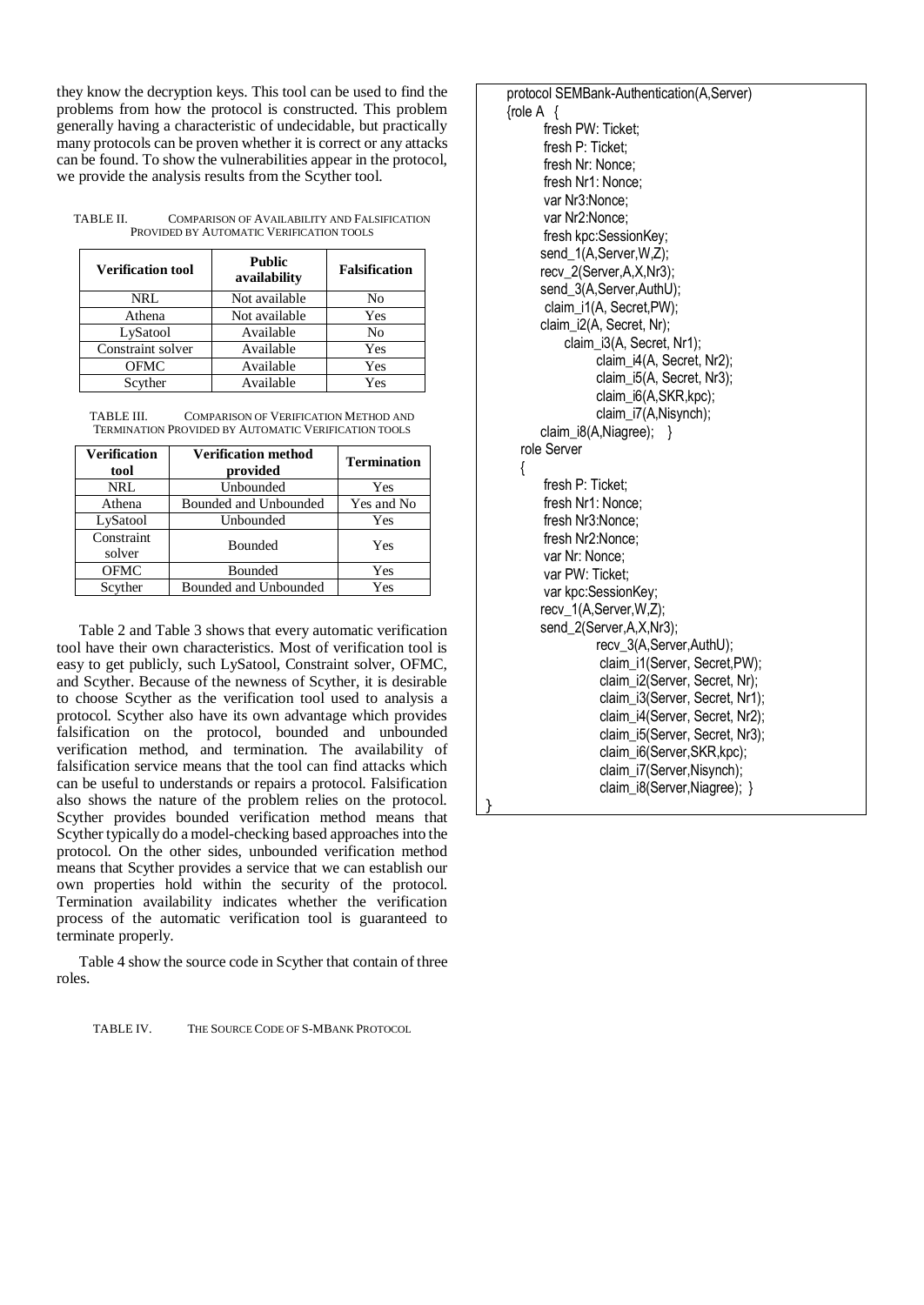| Claim                  |        |                                 |            | <b>Status</b> | <b>Comments</b>           |
|------------------------|--------|---------------------------------|------------|---------------|---------------------------|
| SEMBank Authentication | A      | SEMBank Authentication, i1      | Secret PW  | Ok            | No attacks within bounds. |
|                        |        | SEMBank Authentication, i2      | Secret Nr  | Ok            | No attacks within bounds. |
|                        |        | SEMBank Authentication, i3      | Secret Nr1 | Ok            | No attacks within bounds. |
|                        |        | SEMBank Authentication.i4       | Secret Nr2 | Ok            | No attacks within bounds. |
|                        |        | SEMBank Authentication.i5       | Secret Nr3 | Ok            | No attacks within bounds. |
|                        |        | SEMBank Authentication, i6      | SKR kpc    | <b>Ok</b>     | No attacks within bounds. |
|                        |        | SEMBank Authentication.i7       | Nisynch    | Ok            | No attacks within bounds. |
|                        |        | SEMBank Authentication, i8      | Niagree    | Ok            | No attacks within bounds. |
|                        | Server | SEMBank_Authentication, Server1 | Secret PW  | Ok            | No attacks within bounds. |
|                        |        | SEMBank Authentication Server2  | Secret Nr  | Ok            | No attacks within bounds. |
|                        |        | SEMBank_Authentication, Server3 | Secret Nr1 | Ok            | No attacks within bounds. |
|                        |        | SEMBank Authentication Server4  | Secret Nr2 | Ok            | No attacks within bounds. |
|                        |        | SEMBank Authentication Server5  | Secret Nr3 | Ok            | No attacks within bounds. |
|                        |        | SEMBank_Authentication, Server6 | SKR kpc    | Ok            | No attacks within bounds. |
|                        |        | SEMBank_Authentication, Server7 | Nisynch    | Ok            | No attacks within bounds. |
|                        |        | SEMBank Authentication Server8  | Niagree    | Ok            | No attacks within bounds. |

Fig. 3. The Scyther Verification Result

From the verification result above, we have the fact that our proposed scheme has no vulnerability within bounds which the Scyther verify. It means that our proposed scheme has no possibility of attacks.

## V. CONCLUSION AND FUTURE WORK

The design of secure mobile banking scheme we proposed is applying the pair based text authentication method to input the password which the users input onto the login page which has the goal to improve the protection of the vulnerability in shoulder-surfing attack usually done in mobile devices from people around us. This scheme uses Fisheryates Random Number Generator algorithm and replace one time password with contactless smartcard to provide the data and entity authentication and also because the prospective of the near field communication technology in the future. This replacement is stimulated by the messages sent by SMS is trasmitted unencrypted or in plaintext, so that very vulnerable to the attack of unauthorized people. We use ECSCS1 because of its advantage in implementation which has 58% lower in average time of computation. It also has a better memory size usage which is 70% lower than signature-then-encryption scheme in the discrete logarithm problems. Compared with the usage of signature-then-encruption with the RSA algorithm system, the signcryption scheme needs 50% lower computation's time in

average and 91% lower in message space. From the automated analysis using Scyther, the protocol has no vulnerability yet.

#### ACKNOWLEDGMENT

This research was financially and non financially supported by Sekolah Tinggi Sandi Negara. We thank our colleagues from Sekolah Tinggi Sandi Negara who provided insight and expertise that greatly assisted the research, although they may not agree with all of the interpretations/conclusions of this paper.

#### **REFERENCES**

- [1] Aggarwal, Sunil. 2014. Handbook on Mobile Banking: Regulatory and On-Boarding Guidelines for Regional Rural Banks and Central Cooperative Banks. New Delhi, India.
- [2] Aloul, et al. 2009. Two Factor Authentication Using Mobile Phones. ACS International Conference on Computer Systems and Applications (AICCSA). Pp 641-644. Morocco.
- [3] Bendersky, E., 2010. Eli Bendersky's website. [Online] Url : http://eli.thegreenplace.net/ [Diakses 27 November 2016].
- Board of Governors of the Federal Reserve System. 2016. Consumers and Mobile Financial Services 2016.
- [5] C. Cremers. 2014. Scyther User Manual, 2014.
- [6] Cooper, et al. RFC 5280: Internet X-509 Public Key Infrastructure Certificate and Certificate Revocation List (CRL) Profile. Internet Engineering Task Force, 2008.
- [7] Fang X., and J. Zhan, "Online Banking Authentication Using Mobile Phones," International Conference on Future Information Technology, pp. 1-5, 2010
- [8] Federal Financial Institution Examination Council (FFIEC). 2016. FFIEC Information Technology Examination Handbook Appendix E: Mobile Financial Services
- [9] Fisher, R. A. & Yates, F., 1963. Statistical Tables For Biological, Agricultural, and Medical Research. 6th penyunt. London: Hafner Press.
- [10] Gandhi, A., et.al., 2014. Advanced Online Banking Authentication System Using One Time Passwords Embedded in Q-R Code. International Journal of Computer Science and Information Technologies, Vol.5 (2), 2014, pp 1327-1329.
- [11] Gummesson, E., & Lovelock, C. (2004).. Whither Services Marketing?: In Search of a New Paradigm and Fresh Perspectives Journal of Service Research, 7(1). 20-41.
- [12] Hiltgen A., T. Kramp and T. Wigold, "Secure Internet Banking," IEEE Security & Privacy, vol. 4, pp. 21-29, 2006.
- [13] International Finance Corporation World Bank Group. 2010. Mobile Banking in Indonesia: Assessing the Market Potential for Mobile Technology to Extend Banking to the Unbanked and Underbanked Final Report.
- [14] Kumar, S., Temkar, R., Raj, N., 2013. QR Code Based Secure OTP Distribution Scheme for Authentication in Net-Banking. International Journal of Information Science and Intelligent System, Vol.2, Issue 4, pp 115-121.
- [15] Liu, Fenghui. 2013. Efficient Two-Factor Authentication Protocol Using Password and Smart Card. Journal of Computers, Vol. 8, No. 12, Desember 2013. Pp 3257-3263. Academy Publisher.
- [16] Munandar, M. & Hakim, A. R., 2013. Analisis Keamanan pada Based Text Authentication pada Skema Login. Surabaya: Seminar Nasional Sistem Informasi Indonesia.
- [17] Muzakki, K., 2015. Dana Nasabah Rp 130 M Dibobol. Koran SINDO, 16 April. 1. 2b.
- [18] Nurchahyanto, Eko Septian. 2015. Penerapan Metode Pair Based Text Authentication Scheme pada Aplikasi Screen Lock sebagai Alternatif dalam Meningkatkan Keamanan Smartphone Android (Ice Cream Sandwich). Bogor: Sekolah Tinggi Sandi Negara
- [19] Otoritas Jasa Keuangan(OJK). 2015. Indonesian Banking Statistics. Vol: 13 No. 11, Oktober 2015.